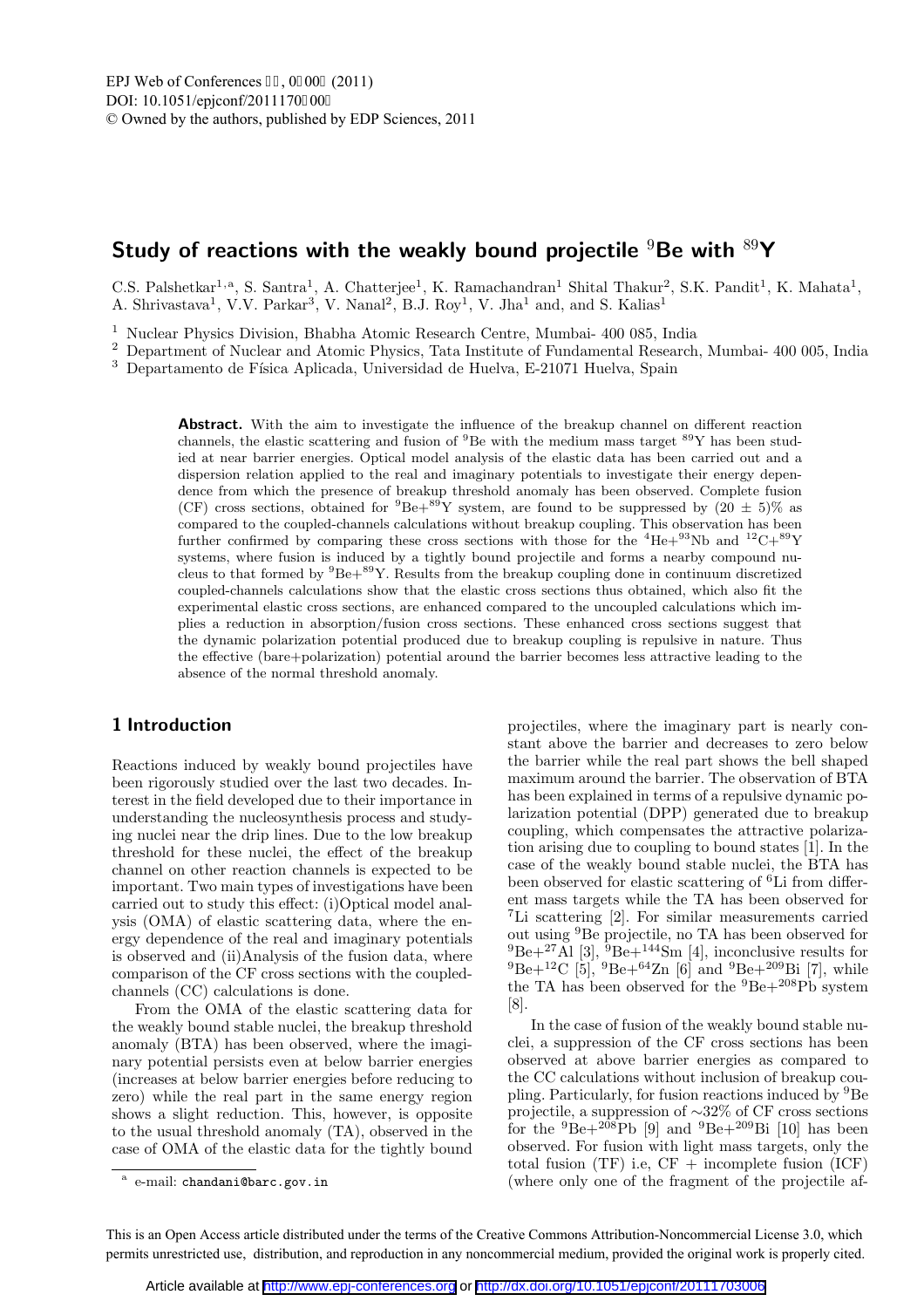ter breakup fuses with the target) could be measured for the  ${}^{9}Be+{}^{27}Al$  [11] and  ${}^{9}Be+{}^{64}Zn$  [12,13] systems. Comparison of these experimental fusion cross sections with CC calculations does not show any suppression [12]. The supression of CF cross sections observed in case of fusion with heavy targets is suggested to be due to loss of flux from the CF channel due to breakup of the projectile in the field of the target thus leading to ICF [9].

Thus with the aim to study the influence of breakup channel on the scattering and fusion of the weakly bound nucleus <sup>9</sup>Be with a medium mass target at near barrier energies, we have carried out the elastic scattering and fusion measurements for the  ${}^{9}Be+{}^{89}Y$  system.

## 2 Elastic scattering of  $9Be$  from  $89Y$

The measurement was carried out at the 14UD Pelletron-Linac facility at Mumbai, India, inside a 1 m diameter scattering chamber having two rotatable arms. Silicon surface barrier detectors (SSBs) in the ∆E-E telescopic configuration, with thicknesses between 25-33  $\mu$ m and 0.5-1 mm respectively, were mounted on one arm to detect the elastically scattered <sup>9</sup>Be particles. Another SSB, mounted on the other arm at a forward angle of  $25^{\circ}$  with respect to the target, was used as a monitor. Angular distribution  $(25^{\circ} \leq \theta_{lab} \leq 175^{\circ})$  of the scattered  $9^9$ Be particles from  $89$ Y target (~650 μm thick) were obtained for  ${}^{9}$ Be beam (current 5-15 nA) energies from 19 to 33.5 MeV in steps of 2 MeV.

The ratio of the experimental elastic to the Rutherford cross sections as a function of center-of-mass angle of the scattered  ${}^{9}$ Be particles is shown in Fig. 1 by unfilled circles.

Optical model analysis for the system has been carried out using the code FRESCO [14]. The optical model potential of the form  $U(r)=V_c(r)-\lambda V(r)$ iW(r) was used in the calculations where  $V_c(r)$  is the Coulomb potential,  $V(r)$  the real part of the nuclear potential taken to be of the microscopic double folding type,  $\lambda$  is the normalization constant for  $V(r)$  and  $W(r)$  is the imaginary part of the nuclear potential taken to be of the Woods-Saxon form. The double folding potential was calculated using the code DF-POT [15], were the nuclear charge distributions for  $^{9} \text{Be}$  and  $^{89} \text{Y}$  have been taken from Ref. [16] and Ref. [17] respectively. Initial calculations were carried out with  $\lambda=1$ ,  $W_o=20$  MeV,  $a_w=0.65$  fm. The search version SFRESCO was then employed to get the best fit parameters for  $\lambda$ , W<sub>o</sub> and  $a_w$  keeping  $r_w=1.22$  fm fixed. The results from the best fit parameters are shown in Fig. 1 by solid lines. The energy dependence of the real and imaginary potentials has been represented by plotting them at the strong absorption radius ( $R_{sa}=10.5$  fm for the system) as a function of the center-of-mass energy of <sup>9</sup>Be as shown in Fig. 2. A dispersion relation has been applied to get the theoretical predictions for the real part of the potential from



Fig. 1. Ratio of the elastic scattering cross sections to the corresponding Rutherford values as a function of centerof-mass angle of the elastically scattered <sup>9</sup>Be at different beam energies. The solid lines are the results from OMA. The dot-dash lines are results for the uncoupled calculations and the dotted lines (overlapping with the solid line in fig.) represent results after continuum breakup coupling.

the imaginary potential using the best fit parameters obtained from the optical model analysis. The results thus obtained are shown in Fig. 2 as the solid line. The dotted and the dashed line represents two other possible segments for the imaginary potential considered to obtain the real part using the dispersion relation.

Continuum distretized coupled channels (CDCC) calculations have been carried out for the system, to study the effect of breakup on the elastic channel, using the code FRESCO. In the present calculations <sup>9</sup>Be has been taken to have a cluster structure of  ${}^{5}He(core)+{}^{4}He(valence)$  [18]. The binding potential for the cluster has been taken from [19]. Woods Saxon form for the  ${}^{4}$ He+ ${}^{89}$ Y and  ${}^{5}$ He+ ${}^{89}$ Y potentials was considered, with the diffuseness for the latter incremented by 0.1 fm as compared to the former. The initial values for the  ${}^{4}$ He+ ${}^{89}$ Y potential were taken from [20]. Coupling to the  $5/2^-$  (E=2.42 MeV) and  $7/2^-$  (E=6.38 MeV) excited states in <sup>9</sup>Be has also been included by considering them as pure L=2 states. Though the  ${}^{9}Be \rightarrow 2\alpha + n$  breakup threshold energy is 1.57 MeV thus implying that  $5/2^-$  and  $7/2^-$  are unbound states, however since in the present calculations <sup>9</sup>Be is assumed to breakup dominantly into  ${}^{5}He+{}^{4}He$ (having threshold energy 2.467 MeV) the 5/2<sup>−</sup> state has been taken as a bound excited state and 7/2<sup>−</sup> a resonant state with ∆E=3.0 MeV width energy bin centered at resonance energy 6.38 MeV. Again the same binding potential as that used for the ground state has been used for these states with the depth being adjusted to give the correct binding energy. Along with these excited states, a  ${}^{5}He+{}^{4}He$  continuum has been included in the calculations by discretizing it between  $0.52 \le k \le 0.82$  fm<sup>-1</sup> with bin of  $\Delta k = 0.15$  fm<sup>-1</sup>.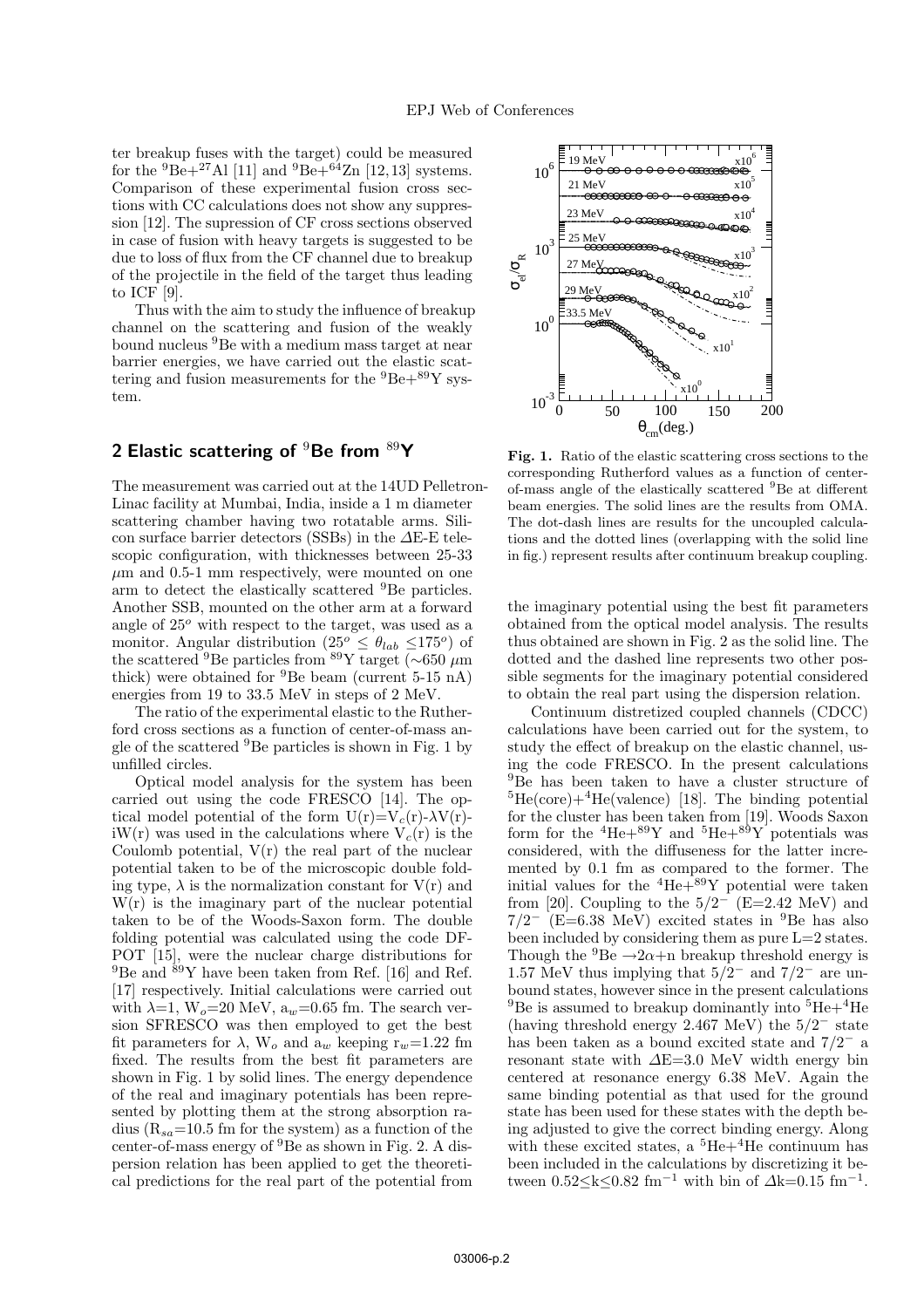

Fig. 2. Real and Imaginary potentials plotted at the strong absorption radius as a function of the center-ofmass energy of <sup>9</sup>Be beam. The solid line represents the theoretical predictions for the real part (a) after inputting the imaginary part using the segments as shown in (b). The dotted and dashed lines represents two other possible segments considered for the imaginary part.

The  $L=0,1,2$  continuum has been used in the calculations. Again binding potential of Woods-Saxon form for the continuum state has been taken, same as that for the ground state. Re-orientation coupling for the ground state of <sup>9</sup>Be has been included in the calculations since it is highly deformed with  $\beta \sim 1.3$ . The results from the CDCC calculations are shown in Fig. 1 by dotted lines.

A recent exclusive breakup measurement [21] shows that the  $\alpha$  observed at sub-barrier energies with a broad continuum are predominantly from the prompt breakup of <sup>9</sup>Be. It is suggested that this prompt component can affect fusion leading to ICF and thus the observed suppression in CF cross sections [22]. To find out what fraction does the breakup cross section form of the reaction cross section, inclusive breakup  $\alpha$  cross sections have been extracted from the  $\alpha$  band obtained in the elastic scattering data of  ${}^{9}Be+{}^{89}Y$ . From kinematics, the minimum and maximum  $\alpha$  energies between which breakup events can be obtained have been calculated and the  $\alpha$  yields have then been extracted between these energy limits. (Contamination to the  $\alpha$  yield can also arise from  $\alpha$  evaporated from the compound nucleus (CN). However, statistical model calculations show this contribution to be negligible). These cross sections were further integrated to get the total inclusive breakup  $\alpha$  cross sections plotted in Fig. 3 by unfilled diamonds, along with the reaction cross sections obtained from the optical model analysis of the elastic data (filled circles) and CF cross sections (filled triangles) obtained from a separate measurement carried out by us (as detailed below).

### 3 Fusion of  $9B$ e with  $89Y$

The measurement was carried out at the 14UD Pelletron-Linac facility at Mumbai, India. Offline  $\gamma$ -counting



Fig. 3. Reaction (circles), inclusive breakup  $\alpha$  (diamonds) and CF (triangles) cross sections for the  ${}^{9}Be+{}^{89}Y$  system.

method was used for the investigation. A HPGe detector was used for detecting the  $\gamma$  coming from the evaporation residues (ERs) after particle evaporation from the compound nucleus (CN).  $89$ Y targets (∼0.93 mg/cm<sup>2</sup> thick) were irradiated with <sup>9</sup>Be beam at energies from 20 to 33 MeV in steps of 1 MeV. Aluminum catcher foils  $(\sim 1 \text{ mg/cm}^2 \text{ thick})$  were used along with the  $89Y$  target foils to stop the recoiling ERs. The beam current during each irradiation was monitored by recording the total integrated current in intervals of 1 min using a CAMAC scaler. Energy calibration and efficiency of the detector were obtained using standard  ${}^{152}\text{Eu}$  and  ${}^{133}\text{Ba}$  sources.

Two other fusion measurements, in which a tightly bound projectile fuses with the target to give same or nearby compound nucleus to the one formed by fusion of  ${}^{9}Be+{}^{89}Y$  (i.e  ${}^{98}Te$ ), were also carried out. The  $^{4}$ He+ $^{93}$ Nb (CN- $^{97}$ Tc) and  $^{12}$ C+ $^{89}$ Y (CN- $^{101}$ Rh) systems were chosen for the measurements. The experimental setup for these two measurements is the same as that for  ${}^{9}Be+{}^{89}Y$ , details of which are given in Ref. [24].

Fusion of <sup>9</sup>Be with <sup>89</sup>Y forms the CN <sup>98</sup>Tc in an excited state which then cools down mainly via particle evaporation. The 2n, 3n, 4n and  $\alpha$ 2n evaporation channels as well as the 1n transfer channel, were observed (identified from their characteristic  $\gamma$ -lines) in the offline counting. Out of these the 2n and 3n evaporation channels were found to be dominant(∼ 80-90% of  $\sigma_{fus}$  as estimated from the statistical model code PACE [25]) over the entire energy range studied. The unaccounted 10-20% of cross sections due to formation of stable ERs were taken into account from PACE by taking the ratio  $\mathbf{R} = \sum_x \sigma_{xn}^{PACE} / \sigma_{fus}^{PACE}$  where  $\mathbf{x} = 2,3,4$ and using this ratio to calculate the CF cross sections by  $\sigma_{fus}^{expt} = \sum_{x} \sigma_{xn}^{expt} / R$  [24] plotted in Fig. 3 by filled triangles. A lower limit of the ICF cross sections due to partial fusion of  $\alpha$  with <sup>89</sup>Y was also estimated [24]. CC calculations using the code CCFULL [26] were done in which coupling to the projectile and target excited states was done as well as effect of projectile ground state spin was considered. The results from the CC calculations have been plotted as the dotted line in Fig. 4a and b. A comparison of experimental CF cross sections for the  ${}^{9}Be+{}^{89}Y$  system was done with the fusion cross sections for the  ${}^4\mathrm{He}{+}^{93}\mathrm{Nb}$  and  ${}^{12}\mathrm{C}{+}^{89}\mathrm{Y}$